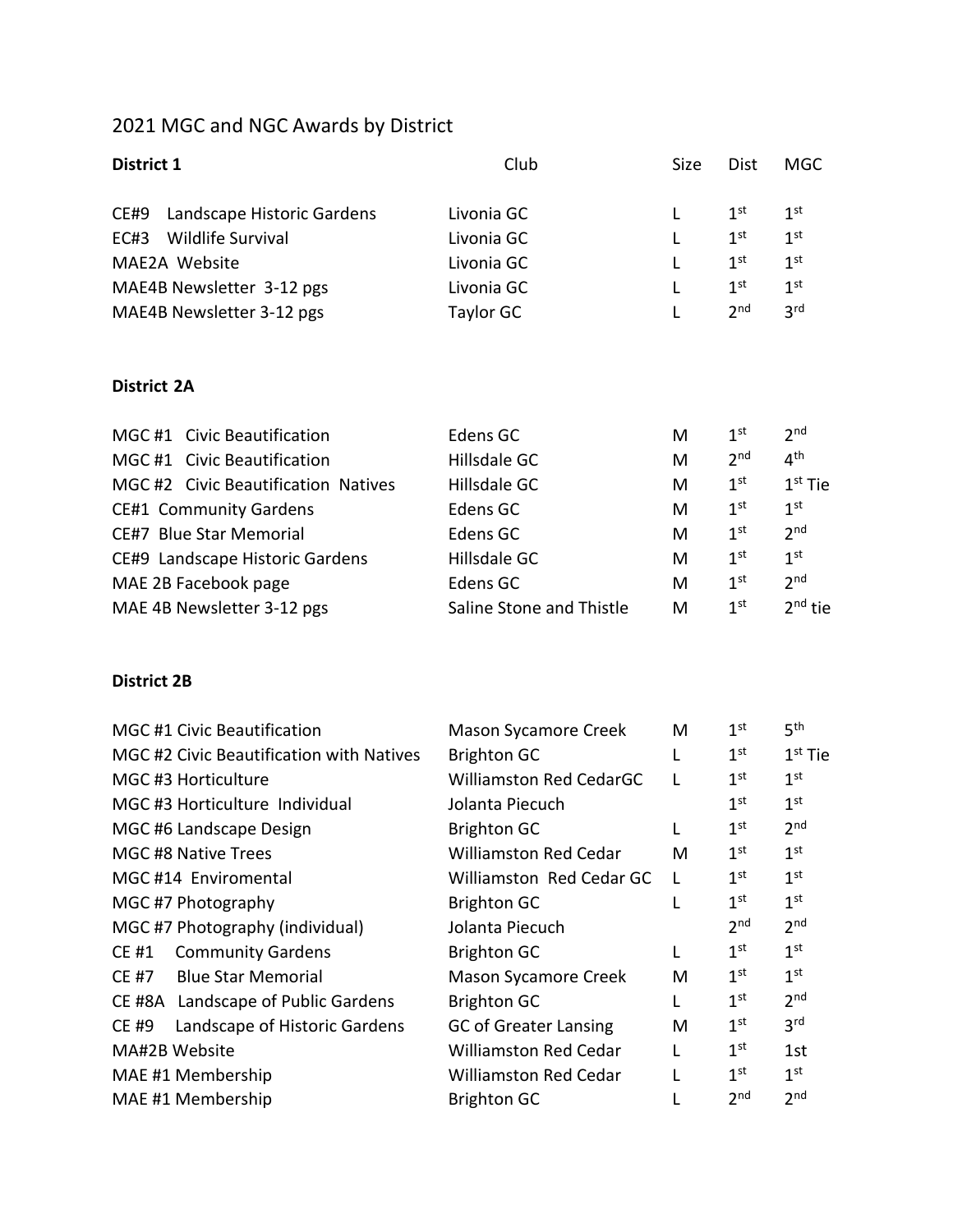| MAE #4 Newsletter 3-12 pgs                       | <b>Brighton GC</b>           | L  | 1 <sup>st</sup> | 2 <sub>nd</sub> |
|--------------------------------------------------|------------------------------|----|-----------------|-----------------|
| MAE #4 Newsletter 3-12 pgs                       | <b>Williamston Red Cedar</b> | M  | 1 <sup>st</sup> | $2nd$ tie       |
| MAE #4 Newsletter 3-12 pgs                       | <b>GC of Greater Lansing</b> | M  | 2 <sup>nd</sup> | 3 <sup>rd</sup> |
| <b>District 3</b>                                |                              |    |                 |                 |
| <b>MGC #1 Civic Beautification</b>               | Kalamazoo GC                 | M  | 1 <sup>st</sup> | 2 <sub>nd</sub> |
| MGC #1 Civic Beautification                      | Portage GC                   | M  | 2 <sub>nd</sub> | 3 <sup>rd</sup> |
| MGC #6 Landscape Design                          | <b>River Valley GC</b>       | L. | $1^{\text{st}}$ | 3 <sup>rd</sup> |
| MGC #8 Native Trees                              | Chula Vista GC               | M  | 1 <sup>st</sup> | 2 <sub>nd</sub> |
| MGC #7 Photography                               | Chula Vista GC               | M  | 1 <sup>st</sup> | 2 <sup>nd</sup> |
| MGC #7 Photography (individual)                  | Jeanette Meyer               |    | 2 <sub>nd</sub> | 2 <sub>nd</sub> |
| MGC #16 Holiday Trees                            | Portage GC                   | M  | 1 <sup>st</sup> | 1 <sup>st</sup> |
| MAE#4 Newsletter 1-3 pgs                         | Chula Vista GC               | M  | 1 <sup>st</sup> | 1 <sup>st</sup> |
| <b>District 4</b>                                |                              |    |                 |                 |
| MGC #6 Landscape Design                          | Kent GC                      | L  | 1 <sup>st</sup> | 1 <sup>st</sup> |
| MGC #11 Featured Article                         | Kent GC                      | L  | 1 <sup>st</sup> | 1 <sup>st</sup> |
| CE #5B Beautification Project<br>1 <sup>st</sup> | Tri Cities GC                |    | L               | 1st             |
| CE#8A Landscape of Public Gardens                | Kent GC                      | L  | 1 <sup>st</sup> | 1 <sup>st</sup> |
| FD #2 Floral Design Program                      | Tri Cities GC                | L  | 1 <sup>st</sup> | 1 <sup>st</sup> |
| MAE#2B Facebook                                  | Kent GC                      | L  | 1 <sup>st</sup> | 1 <sup>st</sup> |
| MAE#2C Web Site                                  | Kent GC                      | L  | 1 <sup>st</sup> | 1 <sup>st</sup> |
| MAE#4B Newsletter 3-12 pages                     | Kent GC                      | L  | 1 <sup>st</sup> | 4 <sup>th</sup> |
| MAE#4B2 Group of Clubs                           | District 4                   |    | 1 <sup>st</sup> | 1 <sup>st</sup> |
| District 5                                       |                              |    |                 |                 |
| MGC #1 Civic Beautification                      | Boyne Valley GC              | L  | 1 <sup>st</sup> | $1^{\rm st}$    |
| <b>MGC #1 Civic Beautification</b>               | Petoskey GC                  | L  | 2 <sub>nd</sub> | 2 <sub>nd</sub> |
| MGC #1 Civic Beautification $2nd$ project        | <b>Boyne Valley</b>          | L  | 3 <sup>rd</sup> | 3 <sup>rd</sup> |
| <b>MGC #1 Civic Beautification</b>               | Traverse City GC             | M  | 1 <sup>st</sup> | 1 <sup>st</sup> |
| MGC #3 Horticulture                              | Petoskey GC                  | L  | HM              | HM              |
| MGC #9 Carolyn Gray                              | Petoskey GC                  | L  | 1 <sup>st</sup> | HM              |
| MGC #9 Carolyn Gray                              | Seedums GC                   | M  | 1 <sup>st</sup> | 1 <sup>st</sup> |
| MGC #9 Carolyn Gray                              | Charlevoix GC                | L  | 1 <sup>st</sup> | 1 <sup>st</sup> |
| MGC #11 Featured Article                         | Portage Lake GC              | L  | 1 <sup>st</sup> | 2 <sub>nd</sub> |

MGC #11 Featured Article Petoskey GC L 2 nd 3 rd